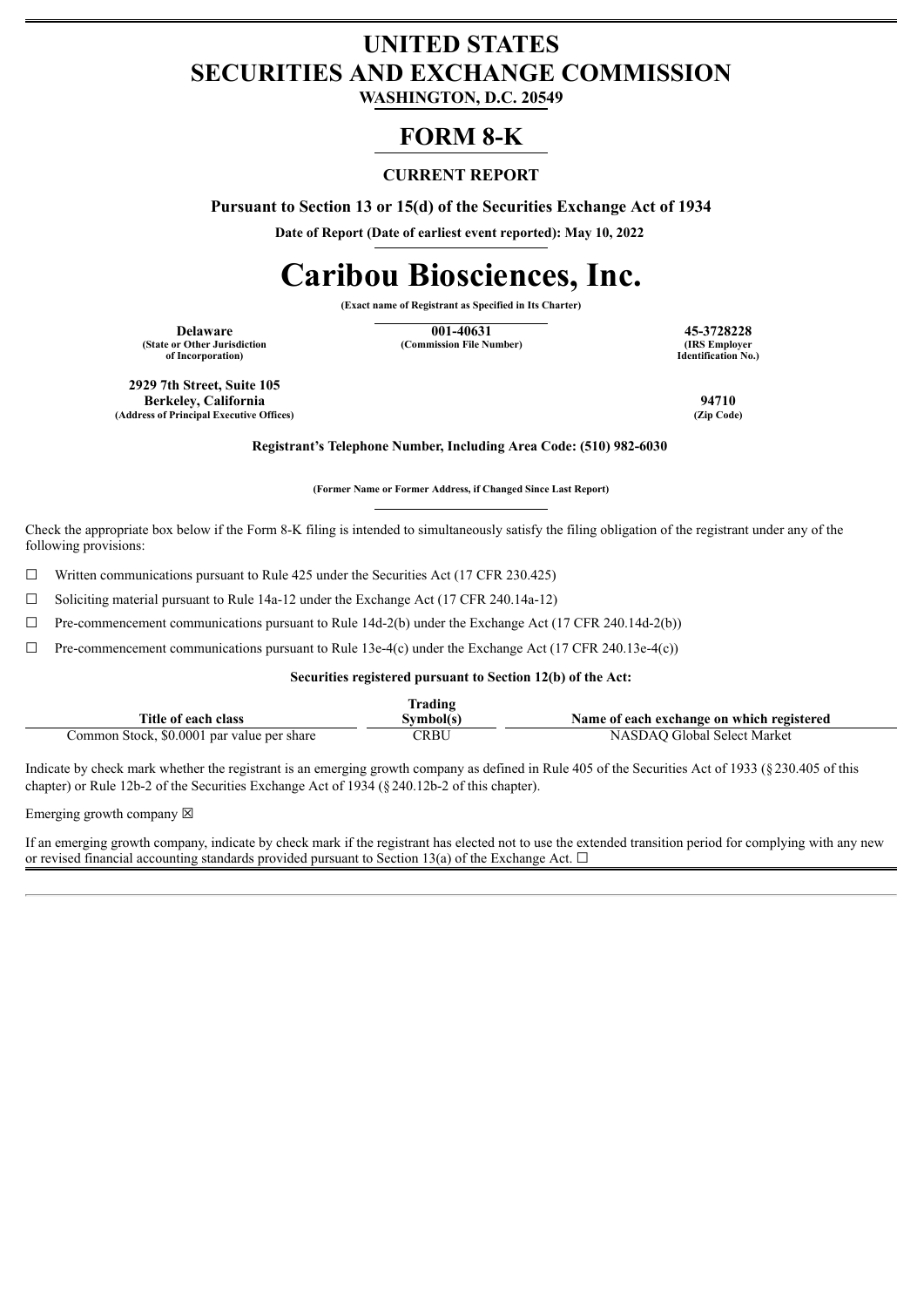#### Item 5.02 Departure of Directors or Certain Officers; Election of Directors; Appointment of Certain Officers; Compensatory Arrangements of **Certain Officers.**

On May 10, 2022, the Board of Directors (the "Board") of Caribou Biosciences, Inc., a Delaware corporation (the "Company"), increased the size of the Board from seven to eight directors and unanimously agreed to extend an offer to David L. Johnson, M.B.A., to serve as a Class II director of the Company. Mr. Johnson accepted the offer effective as of May 11, 2022. He was not immediately appointed to any Board committees.

In accordance with the Company's current Non-Employee Director Compensation Policy (the "Policy"), Mr. Johnson will receive cash compensation of \$40,000 per year for his service on the Board. Additionally, Mr. Johnson will be eligible to receive initial and annual grants of equity awards pursuant to, and in accordance with, the Policy and the Company's 2021 Equity Incentive Plan. The Company will grant Mr. Johnson a 10-year non-qualified stock option on May 18, 2022 (the "Grant Date") to purchase 44,000 shares of the Company's common stock at an exercise price equal to the closing price of the Company's common stock on the Grant Date. The initial stock option will vest in equal annual amounts over a three-year period, with the first one-third vesting on March 18, 2023.

In connection with his appointment to the Board, Mr. Johnson entered into a standard indemnification agreement with the Company, in the form previously approved by the Board.

There is no arrangement or understanding between Mr. Johnson and any other persons pursuant to which he was elected as a director. In addition, he is not a party to any transaction, or series of transactions, required to be disclosed pursuant to Item 404(a) of Regulation S-K. There are no family relationships between Mr. Johnson and any of the Company's other directors or executive officers.

#### **Item 7.01 Regulation FD Disclosure**

On May 11, 2022, the Company issued a press release announcing the appointment of Mr. Johnson. A copy of the press release is furnished herewith as Exhibit 99.1.

The information set forth under this Item 7.01, including Exhibit 99.1, shall not be deemed "filed" for purposes of Section 18 of the Securities Exchange Act of 1934, as amended (the "Exchange Act"), or otherwise subject to the liabilities of that section, nor shall it be, or be deemed, incorporated by reference in any filing under the Securities Act of 1933, as amended (the "Securities Act"), regardless of any general incorporation language in such filing or document, unless the Company specifically states that the information is to be considered "filed" under the Exchange Act or incorporates by reference into a filing under the Securities Act or the Exchange Act.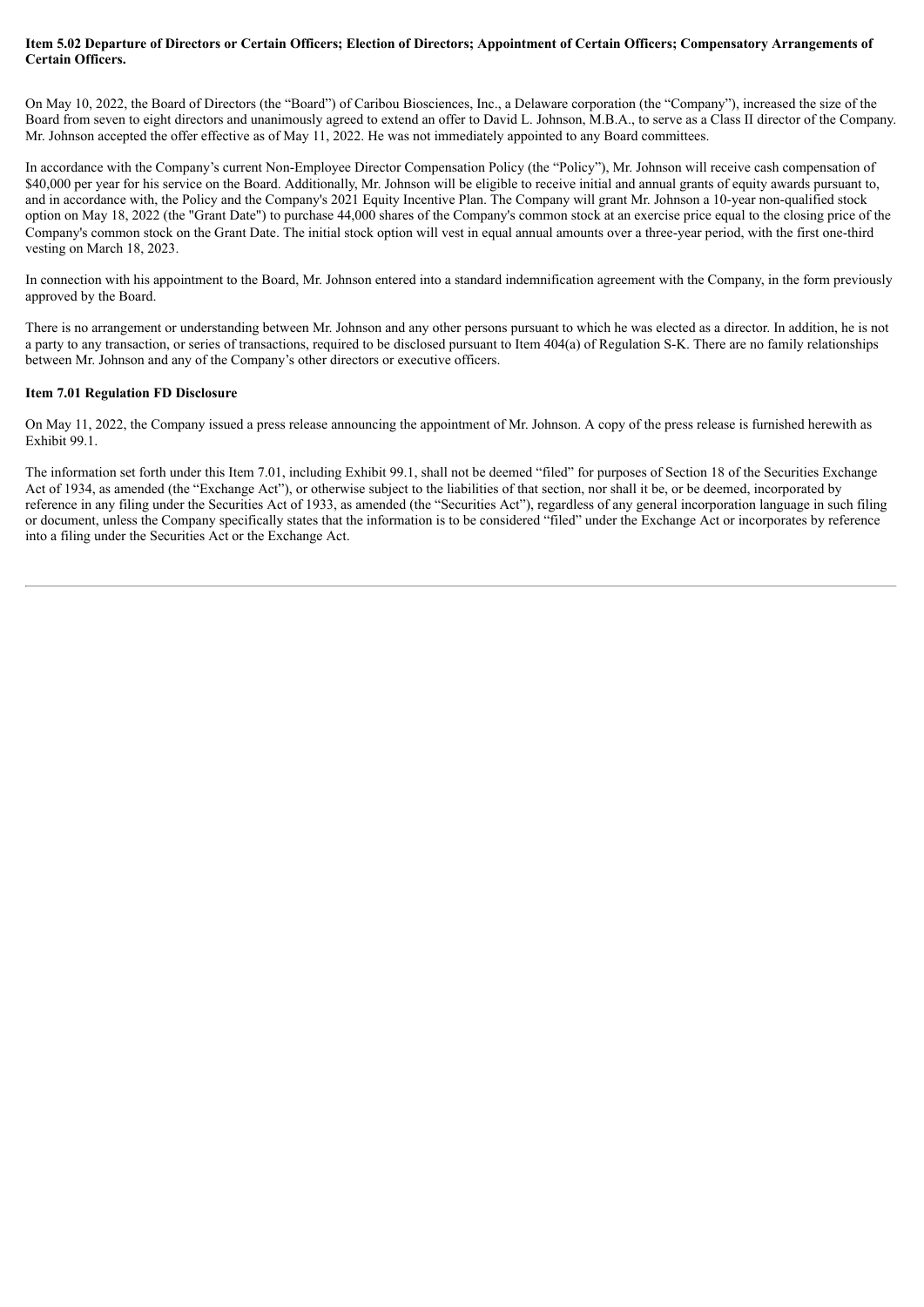#### **Item 9.01 Financial Statements and Exhibits.**

*(d) Exhibits*

**<u>Exhibit Number</u>**<br>99.1<br>104 99.1 Press [Release](#page-4-0) dated May 11, 2022 104 Cover Page Interactive Data File (embedded within the Inline XBRL document)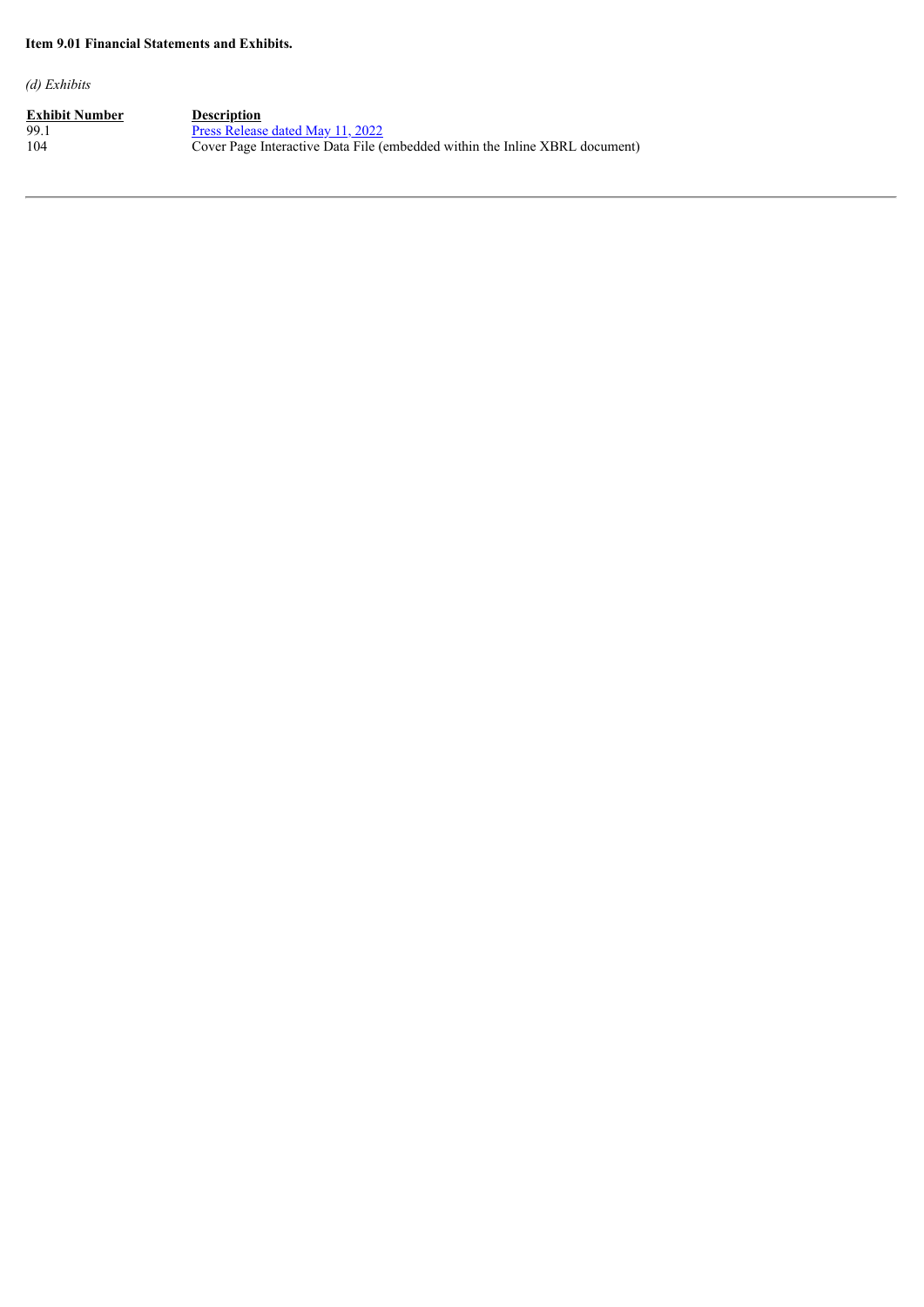#### **SIGNATURES**

Pursuant to the requirements of the Securities Exchange Act of 1934, the registrant has duly caused this report to be signed on its behalf by the undersigned thereunto duly authorized.

**Caribou Biosciences, Inc.**

Date: May 11, 2022 By: /s/ Rachel E. Haurwitz

**Rachel E. Haurwitz President and Chief Executive Officer**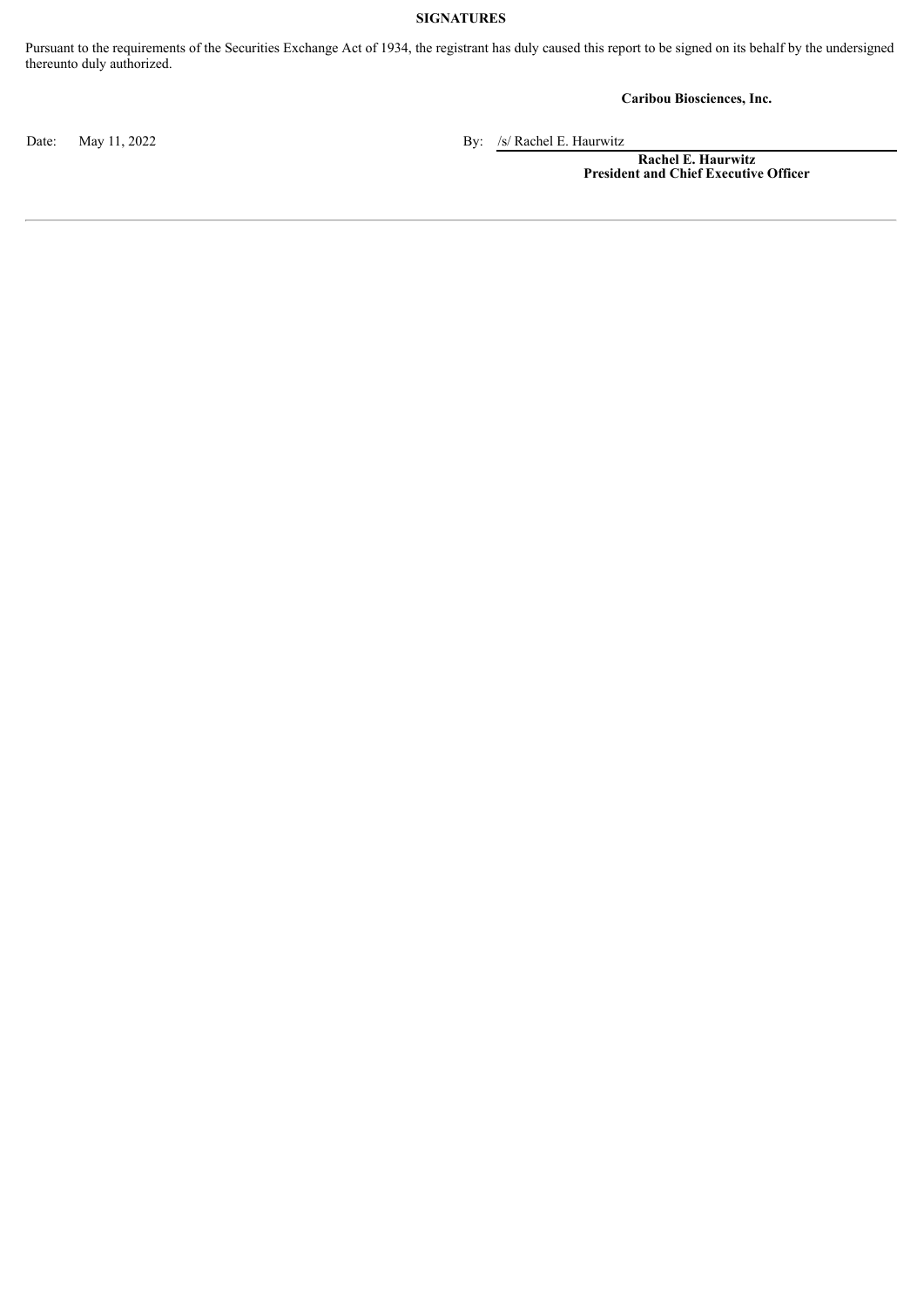<span id="page-4-0"></span>

Exhibit 99.1

#### **Caribou Biosciences Announces Appointment of David Johnson to its Board of Directors**

*-- Mr. Johnson brings 30 years of commercial experience to Caribou as company's pipeline of genome-edited cell therapies advances --*

BERKELEY, CA, May 11, 2022 (GLOBE NEWSWIRE) – Caribou Biosciences, Inc. (Nasdaq: CRBU), a leading clinical-stage CRISPR genome-editing biopharmaceutical company, today announced the appointment of David L. Johnson to its board of directors. Mr. Johnson is a seasoned executive with 30 years of commercial and operational experience in the biopharmaceutical industry.

"David has an impressive record of successfully building commercial infrastructure and launching new medicines for patients," said Rachel Haurwitz, Ph.D., Caribou's president and chief executive officer. "We are delighted to welcome him to our board of directors and look forward to benefitting from his expertise as we continue to build our company and advance our pipeline of chRDNA-edited allogeneic cell therapies for patients with hematologic and solid tumors."

"Caribou is making its mark as a leader in the allogeneic cell therapy field, deploying its differentiated chRDNA technology to create off-the-shelf cell therapies that may reach greater numbers of patients globally than autologous cell therapies," said Mr. Johnson. "I look forward to working with the Caribou leadership team and other board members as the company develops and advances its pipeline."

Mr. Johnson currently serves as chief commercial officer of Global Blood Therapeutics where he leads the global commercial functions that he built and which facilitated the launch of Oxbryta® in 2019. Previously, Mr. Johnson spent 15 years at Gilead Sciences, Inc., where he held roles of increasing responsibility in the company's commercial organization. He was instrumental in the commercial launch of Gilead's hepatitis C treatments Sovaldi®, Harvoni®, Epclusa®, and Vosevi®, and its hepatitis B treatment Vemlidy®. As vice president, sales and marketing, for Gilead's Antiviral Business Unit, he launched the HIV treatments Complera® and Stribild®. Before Gilead, Mr. Johnson had an 11-year tenure at Glaxo Smith Kline, where he held various positions in sales, product marketing, business development, global commercial strategy, and portfolio development. Mr. Johnson earned an M.B.A. from the Kenan-Flagler Business School at the University of North Carolina and a B.A. in business marketing from the University of Puget Sound.

1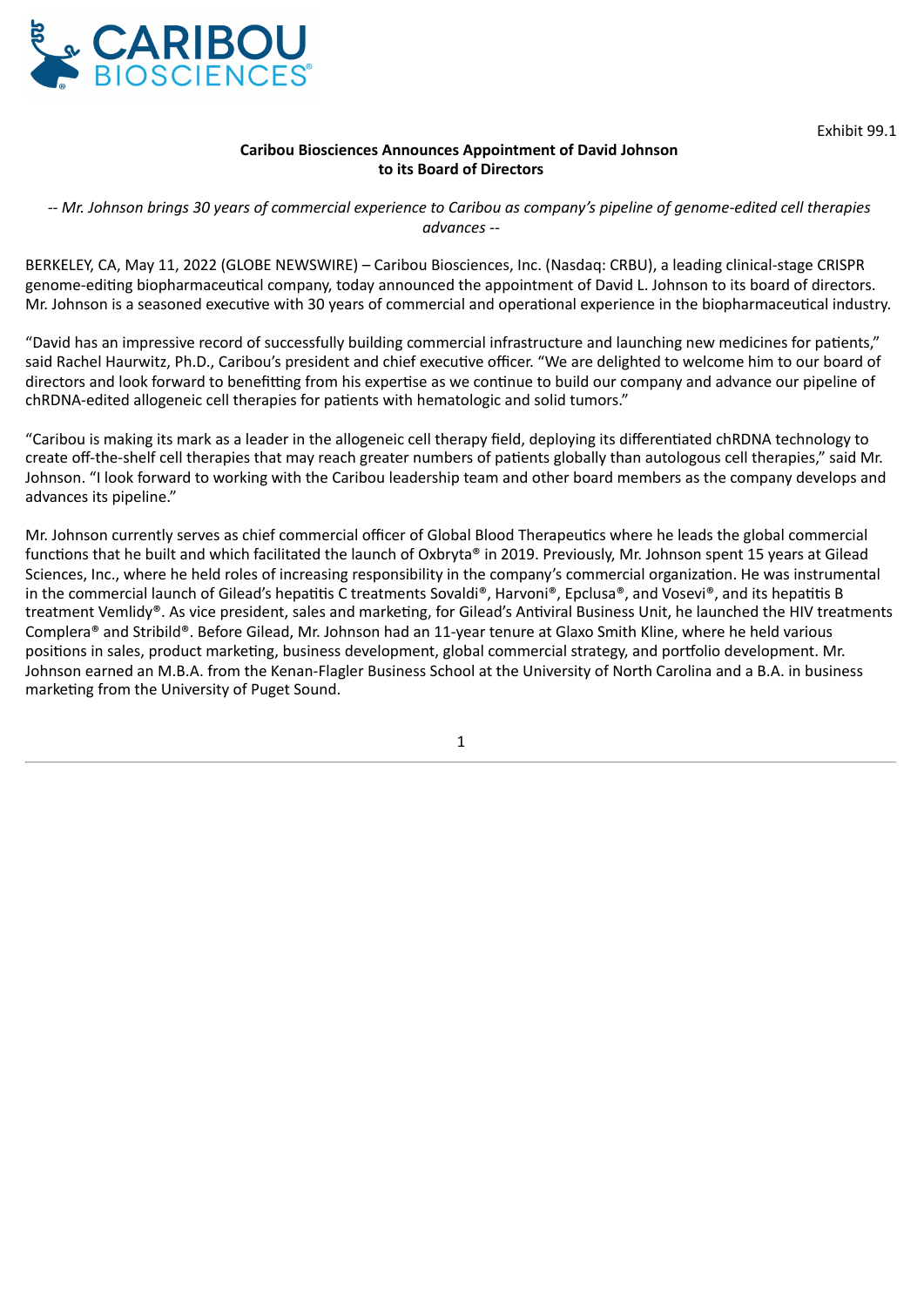

#### **About Caribou's Novel Next-Generation CRISPR Platform**

CRISPR genome editing uses easily designed, modular biological tools to make DNA changes in living cells. There are two basic components of Class 2 CRISPR systems: the nuclease protein that cuts DNA and the RNA molecule(s) that guide the nuclease to generate a site-specific, double-stranded break, leading to an edit at the targeted genomic site. CRISPR systems are capable of editing unintended genomic sites, known as off-target editing, which may lead to harmful effects on cellular function and phenotype. In response to this challenge, Caribou has developed CRISPR hybrid RNA-DNA guides (chRDNAs; pronounced "chardonnays") that direct substantially more precise genome editing compared to all-RNA guides. Caribou is deploying the power of its Cas12a chRDNA technology to carry out high efficiency multiple edits, including multiplex gene insertions, to develop CRISPR-edited therapies.

#### **About Caribou Biosciences, Inc.**

Caribou Biosciences is a clinical-stage CRISPR genome-editing biopharmaceutical company dedicated to developing transformative therapies for patients with devastating diseases. The company's genome-editing platform, including its proprietary Cas12a chRDNA technology, enables superior precision to develop cell therapies that are specifically engineered for enhanced persistence. Caribou is advancing a pipeline of off-the-shelf CAR-T and CAR-NK cell therapies for the treatment of patients with hematologic malignancies and solid tumors.

Follow us @CaribouBio and visit www.cariboubio.com.

*"Caribou Biosciences" and the Caribou logo are registered trademarks of Caribou Biosciences, Inc.*

#### **Forward-Looking Statements**

This press release contains forward-looking statements, within the meaning of the Private Securities Litigation Reform Act of 1995. These forward-looking statements include, without limitation, statements related to Caribou's strategy, plans, and objectives, and expectations regarding its clinical and preclinical development programs, including its timing and expectations relating to the release of clinical data from its ongoing ANTLER phase 1 clinical trial for CB-010, the submission of IND applications for CB-011 and CB-012, and target selection for CB-020. Management believes that these forward-looking statements are reasonable as and when made. However, such forward-looking statements are subject to risks and uncertainties, and actual results may differ materially from any future results expressed or implied by the forward-looking statements. Risks and uncertainties include, without limitation, risks inherent in development of cell therapy products; uncertainties related to the initiation, cost, timing, progress, and results of current and future research and development programs, preclinical studies, and clinical trials; and the risk that initial or interim clinical trial data will not ultimately be predictive of the safety and efficacy of Caribou's product candidates or that clinical outcomes may differ as more data becomes available; as well as other risk factors described